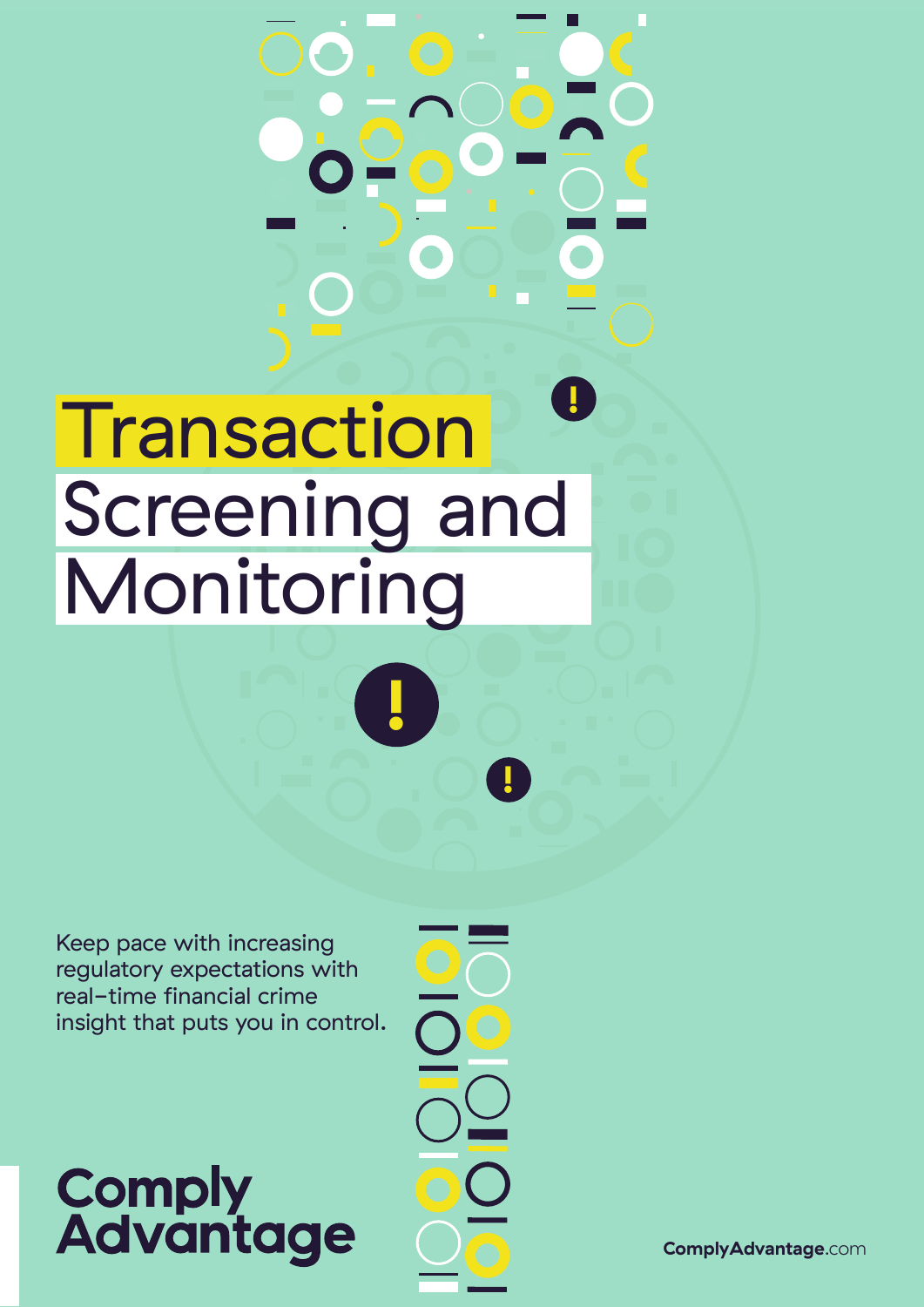## Transaction Monitoring

Automatically monitor customer transactions and screen suspicious financial activity

Integrate customer and transaction data streams in any format

Monitor transactions for suspicious behaviour while processing payments Integrate customer<br>
and transaction data<br>
streams in any format<br>
processing payments

Investigate and report on alerts with intuitive case management

#### **Spot outlier activity** and uncover risk at an entity or transaction level

Meet the requirements of regulators, banking partners and auditors with an electronic audit trail of all system and user actions with date and time stamps. You can spot patterns and outliers by monitoring current transactions alongside historic transaction and behavior data.

Better identify changes in behaviour over time and be alerted to typical money laundering scenarios, with deeper insight into the risk patterns of all parties in the transaction.

#### Improve operational efficiency and **reduce false positives by 70%**

Apply a risk-based approach and configure rules and scenarios to customer and transaction risk levels, so that you are only notified on the transactions that matter. By viewing alerts at an entity or transaction level, you can assess transactions in the context of the customer, whilst significantly reducing the amount of alerts you have to review.

#### Configurable cloud solution, **tailored to your business model**

By utilizing analytics to automatically trigger relevant alerts and drive internal workflow, you can stop high-risk transactions as they happen in real-time, or retrospectively via batch upload.

Leverage pre-set industry-specific rules and scenarios fit for you business, or work with our dedicated implementation team to build your own.

**!**

#### Benefit from flexible API integration and adapt to risks at reduced cost, without relying on technology teams.

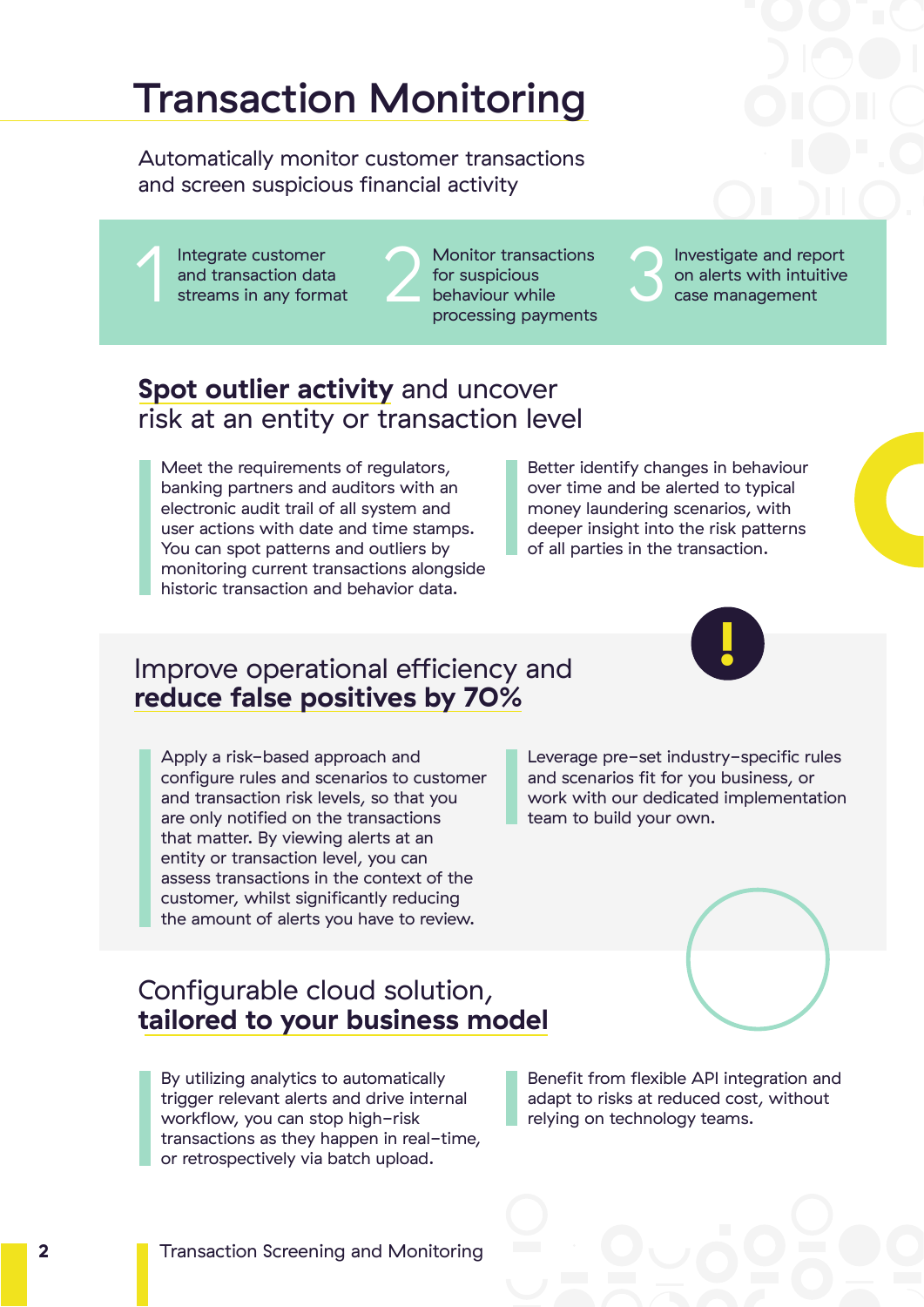### Transaction Screening

Screen transactions against relevant sanctions lists and stop payments in real-time.

1,000s of government regulatory and law enforcement watchlists



Sanction updates in 15 minutes - 7 hours ahead of the official source email 1,000s of government<br>
regulatory and law<br>
enforcement watchlists<br>
ahead of the official<br>
source email

Maximize straightthrough processing by 'whitelisting' clients that don't pose a risk

#### **Safeguard** reputation

Avoid breaching financial and trade sanctions by transferring money with undesirable parties, with access to our comprehensive sanctions data, monitored in real-time.

By adopting the latest technologies to extract this data automatically, verified by a team of analysts, you can be sure that you're always screening against the cleanest information.

#### **Reduce operational risk**  and manual interaction

By "whitelisting" clients that don't pose a risk, you can significantly reduce false positives at onboarding and during ongoing monitoring, as well as speeding up the transaction process.

Maximize straight-through processing and empower your compliance team to focus and grow other areas of the business.

#### Integrate in **days, not weeks**

Send data in real-time or batch upload, giving you the opportunity to balance risk with straight-through processing.

Implement in just days with our industryleading API, syncing case management seamlessly with your internal systems so payments can be released instantly once dispositioned.

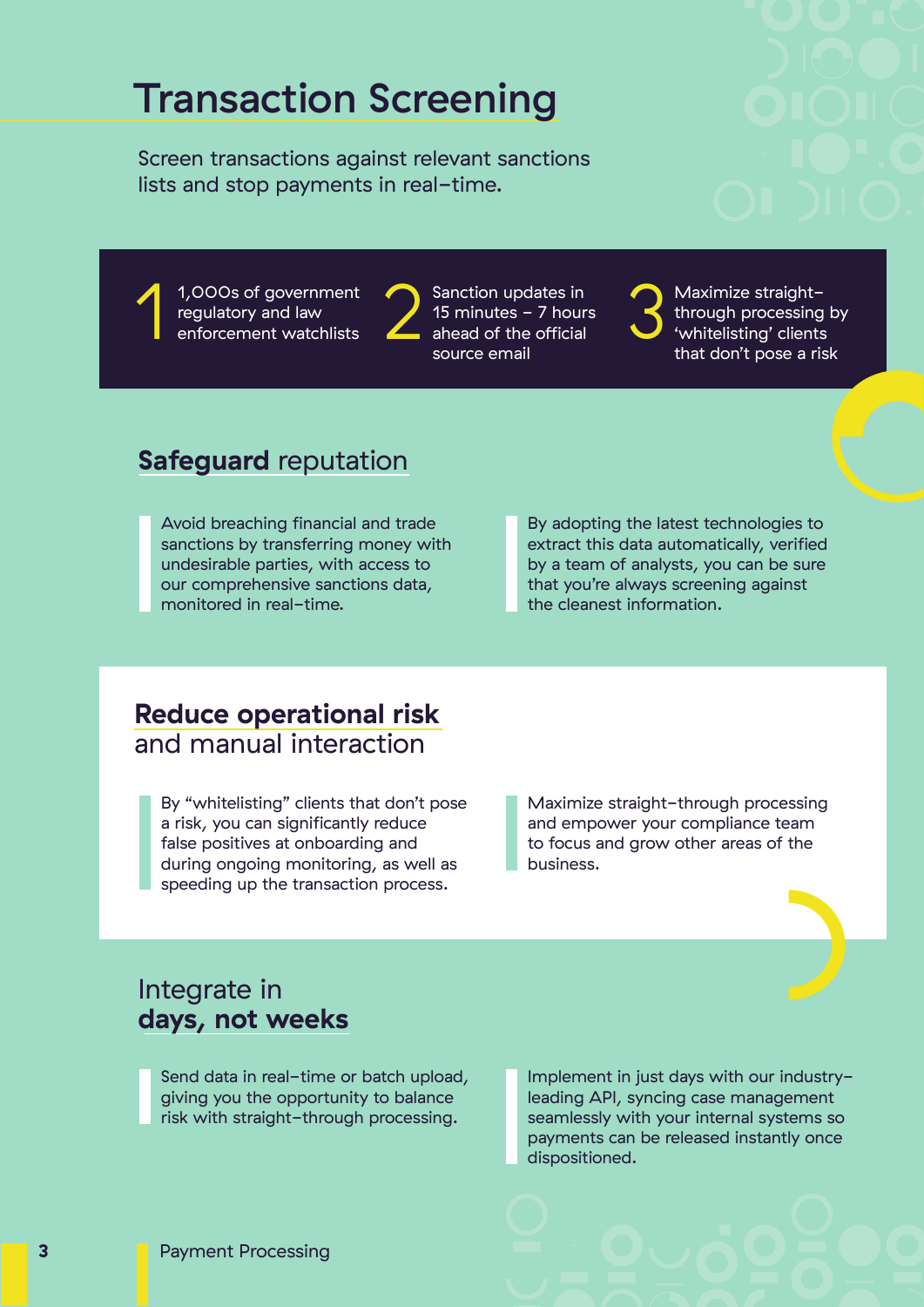#### Transaction Screening and Monitoring Workflow

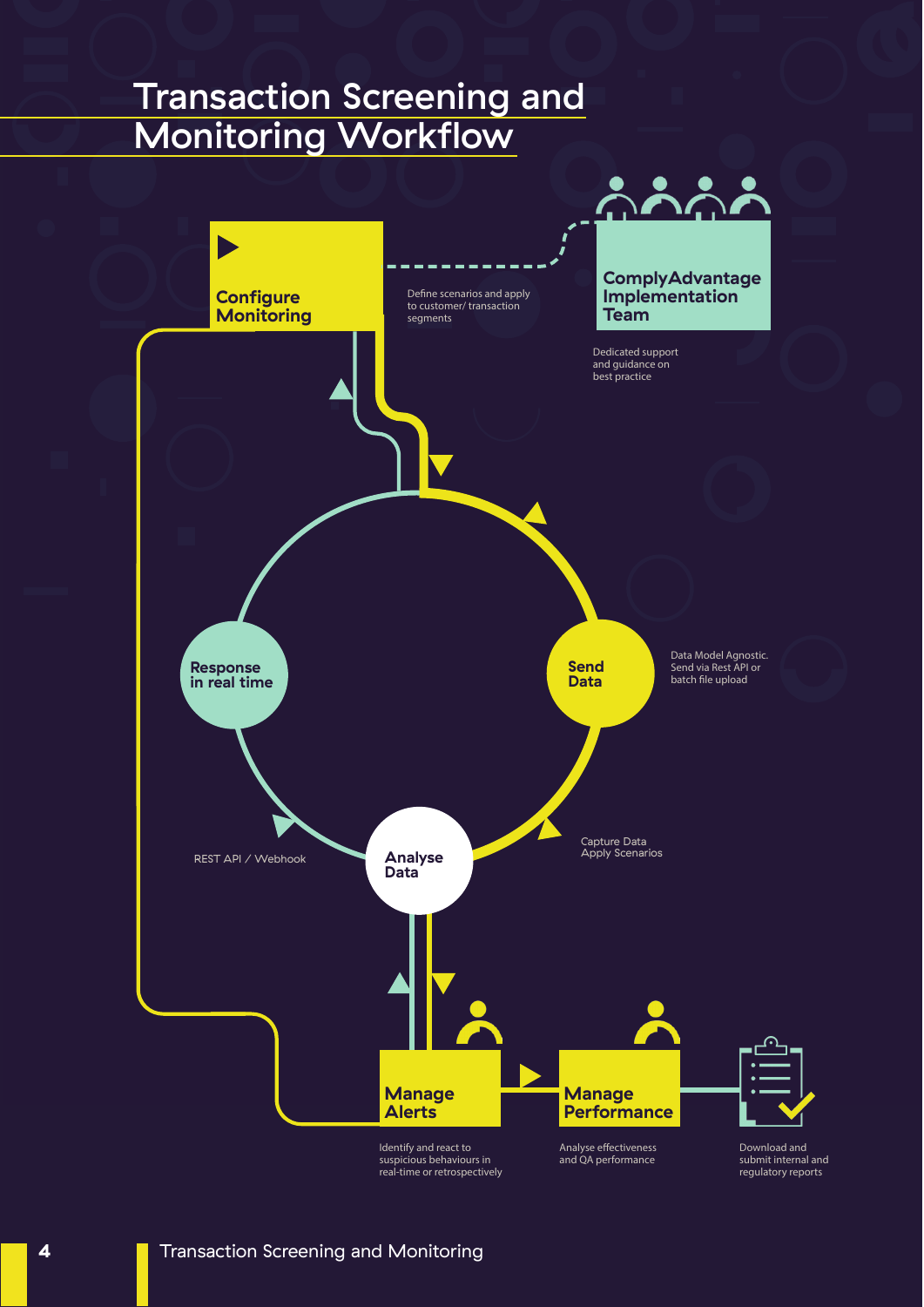

**At ComplyAdvantage, we believe that compliance doesn't have to be painful. Businesses need real-time financial crime insight to put them in control.**

We enable you to understand the real risk of who you're doing business with, through the world's only global, real-time risk database of people and companies. We actively identify tens of thousands of risk events from millions of structured and unstructured data points every single day.

Our suite of configurable cloud services integrates seamlessly to help automate and reduce the frustration of complying with Sanctions, AML and CTF regulations.

The system is simple to set up and use, and flexible to fine-tune. Using 'shared compliance infrastructure' also allows us to focus our technical resources on other core business activities.

earthport

#### Trusted by



HOLVI Santander